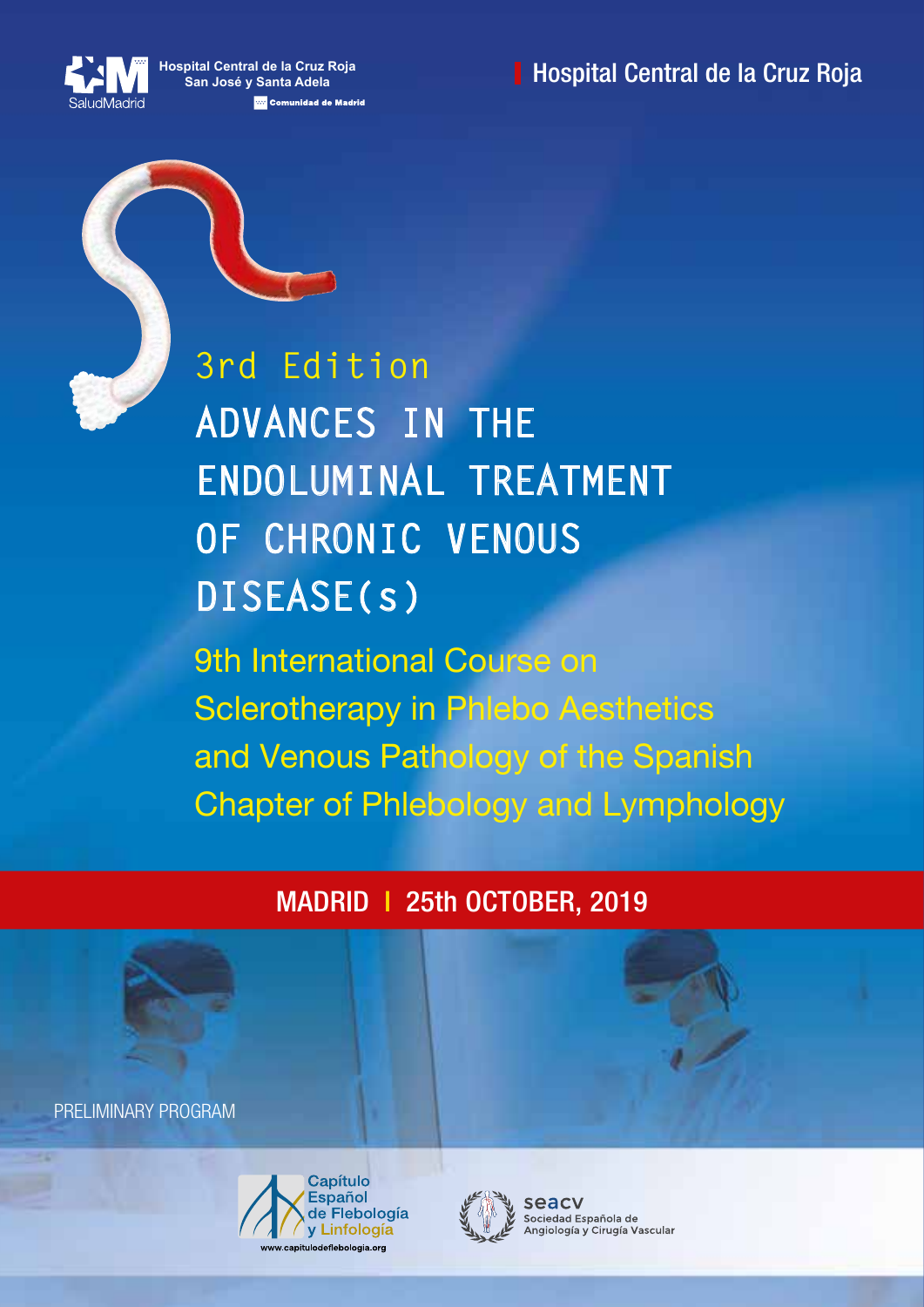Program ->> Friday. 25th October, 2019

#### 07:45-08:15 Document Collection.

08:15-08:30 Course Presentation.

Dr. Manuel Ballarín Bardají. *Manager of the Cruz Roja Central Hospital.* Dr. Lourdes Reina Gutiérrez. *Head of the Angiology and Vascular Surgery Unit. Cruz Roja Central Hospital.* Dr. Rodrigo Rial Horcajo. *President of the Spanish Chapter of Phlebology and Lymphology.*

#### **SESSION 1: DEEP VENOUS DISEASE**

*Chair: Dr. Santiago Zubicoa Ezpeleta / Dr. Lowell S. Kabnick Dr. Javier Leal Monedero / Dr. Lourdes Reina Gutiérrez*

| 08:30-08:45 | May-Turner syndrome: clinic and management algorithm.<br>Dr. Javier Leal Monedero                                                                                                                                     |
|-------------|-----------------------------------------------------------------------------------------------------------------------------------------------------------------------------------------------------------------------|
| 08:45-08:55 | May-Turner syndrome: treatment.<br>Dr. Santiago Zubicoa Ezpeleta                                                                                                                                                      |
| 08:55-09:20 | LIVE CASE. Duplex scan and foam ecoguided sclerotherapy<br>of patient with May-Turner syndrome.<br>Dr. Ángel Sánchez Guerrero / Dr. Claudine Hamel-Desnos<br>Dr. Javier Pérez Monreal / Dr. Agnieszka Nowak Tarnawska |
| 09:20-09:30 | Deep venous obstruction: etiology and physiopathology.<br>Dr. Lowell S. Kabnick                                                                                                                                       |
| 09:30-09:40 | What is new with deep venous valves?<br>Dr. Lowell S. Kabnick                                                                                                                                                         |
| 09:40-10:00 | LIVE CASE VIDEO. Iliac vein recanalization.<br>Dr. Javier Leal Monedero / Dr. Santiago Zubicoa Ezpeleta                                                                                                               |
| 10:00-10:10 | Virtus and Venovo venous trial updates (dedicated venous stent).<br>Dr. Lowell S. Kabnick                                                                                                                             |
| 10:10-10:20 | Links between morphology of iliac veins and outcomes: aspect ratio.<br>Dr. Lowell S. Kabnick                                                                                                                          |
| 10:20-10:30 | Discussion.                                                                                                                                                                                                           |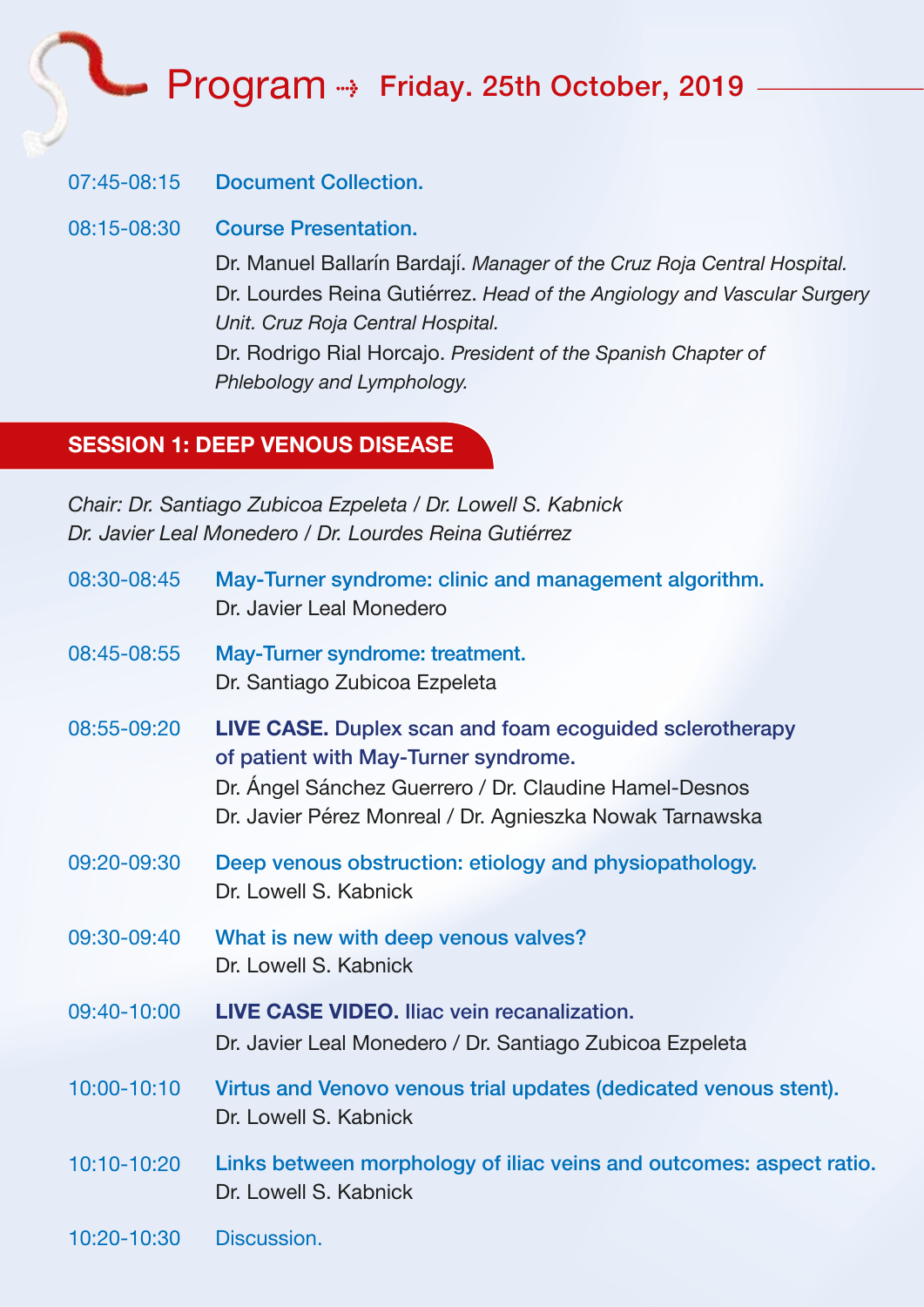#### **SESSION 2. SUPERFICIAL VENOUS SYSTEM. SCLEROTHERAPY AND THERMAL ABLATION I**

*Chair: Dr. Javier Pérez Monreal / Dr. Claudine Hamel-Desnos Dr. Lourdes Reina Gutiérrez / Dr. Jean-Luc Gerard*

- 10:30-10:40 Sclerotherapy (technique, tactics, results) The French Method. Dr. Claudine Hamel-Desnos
- 10:40-10:50 Sclerotherapy of AASV and lymph node varices. Dr. Claudine Hamel-Desnos
- 10:50-11:00 Discussion.
- 11:00-11:30 Coffee break.

#### **SESSION 3: SUPERFICIAL VENOUS SYSTEM. SCLEROTHERAPY AND THERMAL ABLATION II**

*Chair: Dr. Lowell S. Kabnick / Dr. Agnieszka Nowak Tarnawska Dr. Javier Pérez Monreal*

| 11:30-11:50 | <b>LIVE CASE.</b> Sclerotherapy of AASV and lymph node varices.<br>Dr. Claudine Hamel-Desnos / Dr. Lourdes Reina Gutiérrez<br>Dr. Aurora Flórez González / Dr. Carlos Barrio Rodríguez                                                     |
|-------------|--------------------------------------------------------------------------------------------------------------------------------------------------------------------------------------------------------------------------------------------|
| 11:50-11:55 | Live case presentation: endolaser ablation of small saphenous<br>vein. How to locate nerves and avoid paresthesia.<br>Dr. Jean-Luc Gerard / Dr. José Ignacio Fernández Solares<br>Dr. Aurora Flórez González / Dr. Carlos Barrio Rodríguez |
| 11:55-12:05 | 20 years of endothermal ablation: Tips and Tricks.<br>Dr. Lowell S. Kabnick                                                                                                                                                                |
| 12:05-12:10 | Discussion.                                                                                                                                                                                                                                |
| 12:10-12:30 | LIVE CASE. Endolaser ablation of small saphenous vein.<br>How to locate nerves and avoid paresthesia.<br>Dr. Jean-Luc Gerard / Dr. José Ignacio Fernández Solares<br>Dr. Aurora Flórez González / Dr. Carlos Barrio Rodríguez              |
|             |                                                                                                                                                                                                                                            |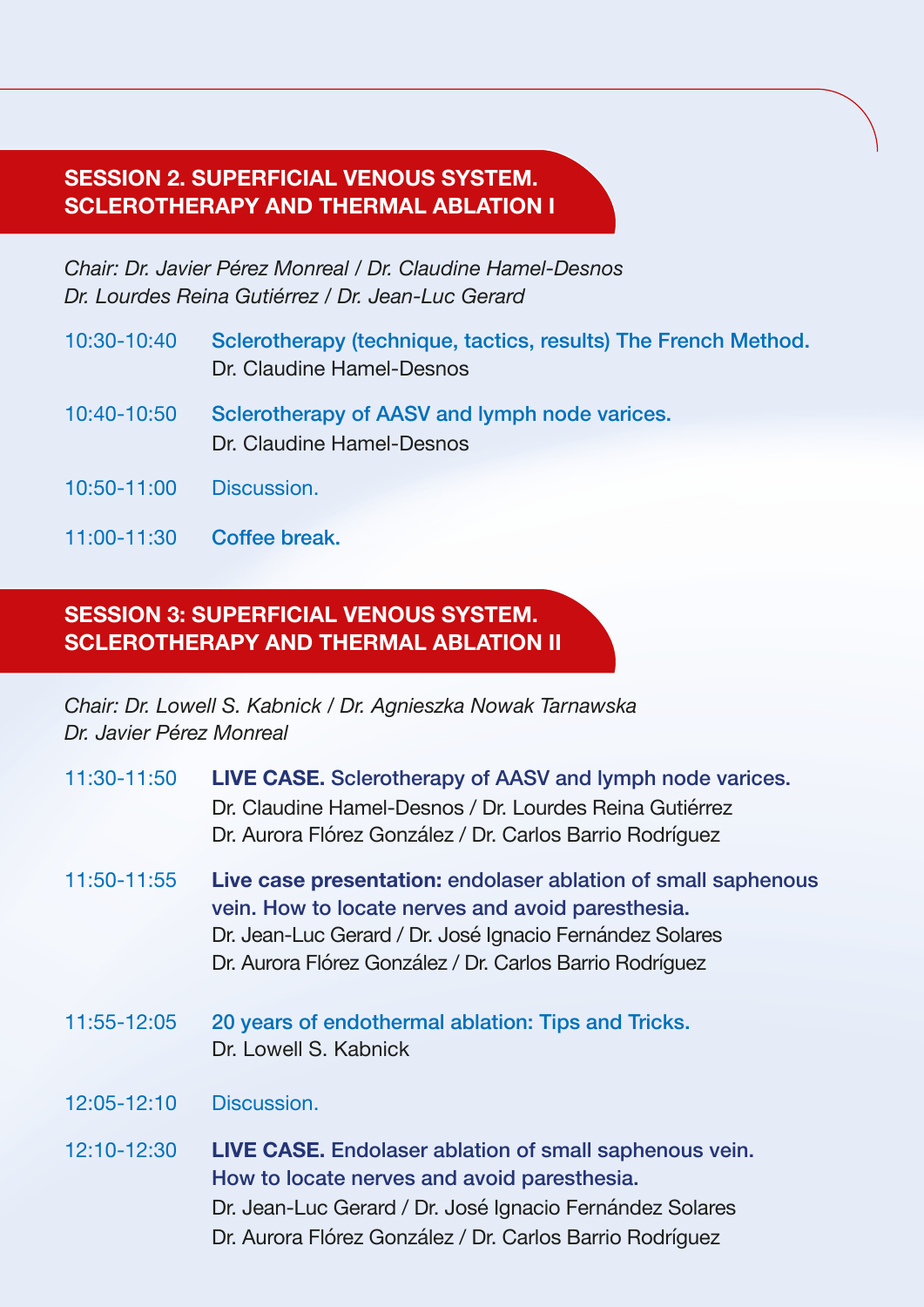| $12:30-12:40$ | 20 years of endothermal ablation: complications and how to avoid it.<br>Dr. Lowell S. Kabnick                                                      |
|---------------|----------------------------------------------------------------------------------------------------------------------------------------------------|
| 12:40-12:45   | Discussion.                                                                                                                                        |
| 12:45-13:10   | <b>LIVE CASE.</b> Sclerotherapy of great saphenous vein.<br>Dr. Claudine Hamel-Desnos / Dr. Lourdes Reina Gutiérrez<br>Dr. Carlos Barrio Rodríguez |
| 13:10-13:20   | Endothermal Heat induced thrombosis: New AVF guidelines.<br>Dr. Lowell S. Kabnick                                                                  |
| 13:20-13:25   | Discussion.                                                                                                                                        |
| 13:25-13:35   | Access site is a key factor for thermal ablation.<br>Dr. Jean-Luc Gerard                                                                           |
| 13:35-13:40   | Discussion.                                                                                                                                        |
| 13:40-13:50   | Foam sclerotherapy and Duplex scan for C1.<br>Claudine Hamel-Desnos                                                                                |
| 13:50-13:55   | Discussion.                                                                                                                                        |
| 14:00-15:30   | Lunch.                                                                                                                                             |

### **SESSION 4: SUPERFICIAL VENOUS SYSTEM. SCLEROTHERAPY AND THERMAL ABLATION III**

*Chair: Dr. Jean-Luc Gerard / Dr. José Ignacio Fernández Solares Dr. Lowell S. Kabnick / Dr. Carlos Barrio Rodríguez*

| 15:30-15:50 | LIVE CASE. Foam sclerotherapy and Duplex scan in C1.<br>Dr. Claudine Hamel-Desnos / Dr. Lourdes Reina Gutiérrez<br>Dr. Agnieszka Nowak Tarnawska / Dr. Ilsem Laime Álvarez                                              |
|-------------|-------------------------------------------------------------------------------------------------------------------------------------------------------------------------------------------------------------------------|
| 15:50-16:05 | LIVE CASE. Criosclerotherapy in C1.<br>Dr. Lourdes Reina Gutiérrez / Dr. Javier Pérez Monreal<br>Dr. Ilsem Laime Álvarez                                                                                                |
| 16:05-16:10 | Live case presentation: Sclerotherapy associated with endothermal<br>ablation in complex anatomies.<br>Dr. Javier Pérez Monreal / Dr. Aurora Flórez González<br>Dr. Agnieszka Nowak Tarnawska / Dr. Ilsem Laime Álvarez |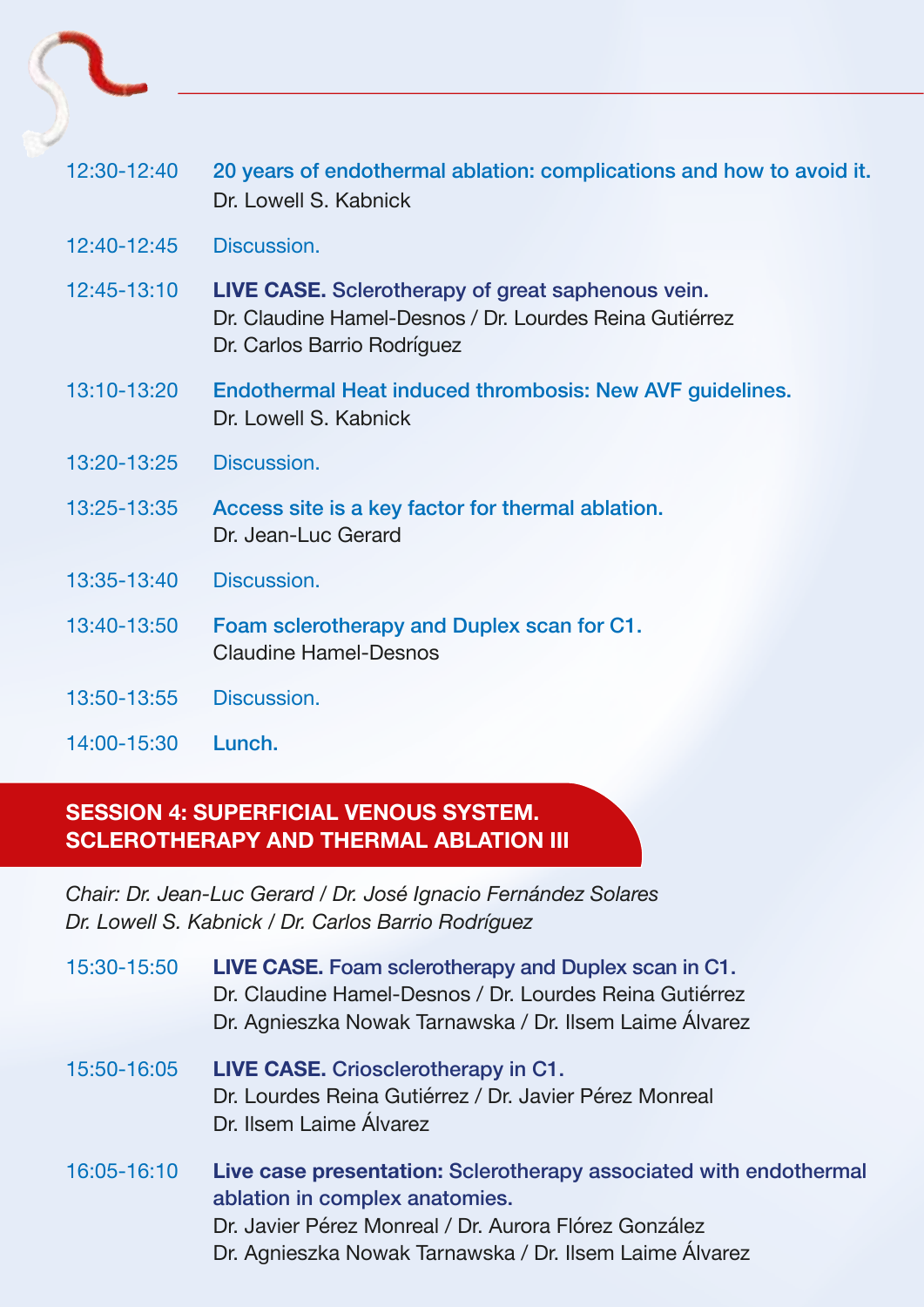| 16:10-16:20 | Radiofrequency and Laser Ablation for superficial Venous Disease.<br>Still the Gold standard in USA? What venous procedures<br>are obsolete?<br>Dr. Lowell S. Kabnick                                      |
|-------------|------------------------------------------------------------------------------------------------------------------------------------------------------------------------------------------------------------|
| 16:20-16:25 | Discussion.                                                                                                                                                                                                |
| 16:25-16:35 | Which is the best treatment for the small saphenous vein?<br>Dr. Claudine Hamel-Desnos                                                                                                                     |
| 16:35-16:40 | Discussion.                                                                                                                                                                                                |
| 16:40-17:05 | LIVE CASE. Sclerotherapy associated with endothermal ablation in<br>complex anatomies.<br>Dr. Javier Pérez Monreal / Dr. Aurora Flórez González<br>Dr. Agnieszka Nowak Tarnawska / Dr. Ilsem Laime Álvarez |
| 17:05-17:15 | Which composition is the safest and the most relevant for<br>tumescent solution in thermal ablation.<br>Dr. Jean-Luc Gerard                                                                                |
| 17:15-17:20 | Discussion.                                                                                                                                                                                                |
| 17:20-17:40 | LIVE CASE. Sclerotherapy of patient with venous ulcer.<br>Dr. Lourdes Reina Gutiérrez / Dr. Claudine Hamel-Desnos<br>Dr. Agnieszka Nowak Tarnawska / Dr. Ilsem Laime Álvarez                               |
| 17:40-18:00 | LIVE CASE. Sclerotherapy of Small Saphenous Vein.<br>Dr. Claudine Hamel-Desnos / Dr. Lourdes Reina Gutiérrez<br>Dr. Aurora Flórez González / Dr. Agnieszka Nowak Tarnawska                                 |
| 18:00-18:10 | Venoactive drugs in the treatment of superficial vein disease:<br>new evidence.<br>Dr. Lourdes Reina Gutiérrez                                                                                             |
| 18:10-18:20 | <b>Final Conclusions.</b>                                                                                                                                                                                  |
| 18:30       | End of the Course.                                                                                                                                                                                         |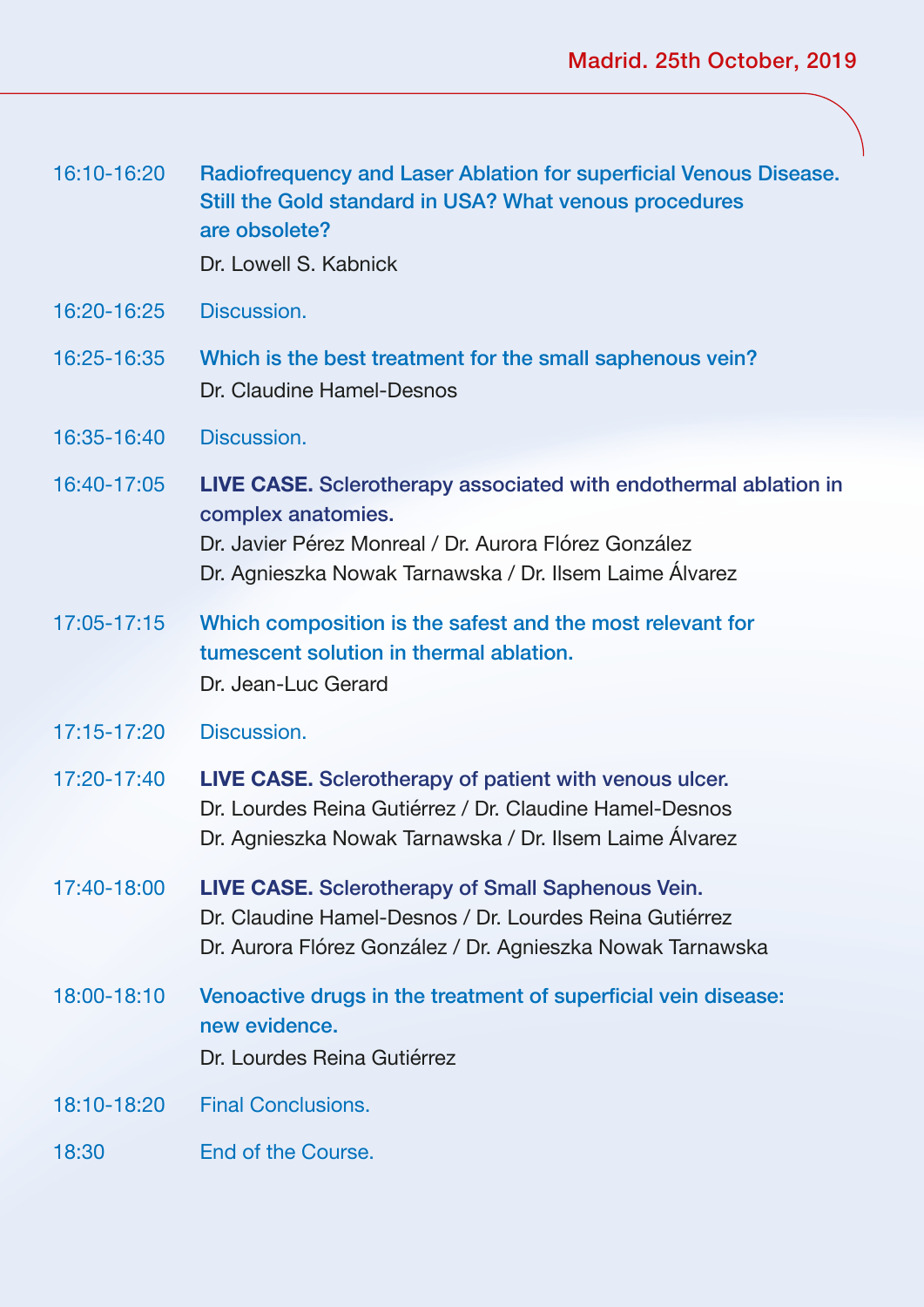## Director of the course  $\rightarrow$

Lourdes Reina Gutiérrez *Head of the Angiology and Vascular Surgery Unit. Cruz Roja Central Hospital, Madrid.*

# Organized by

### Angiology and Vascular Surgery Unit, Cruz Roja Central Hospital

Miguel Ángel Anaya (Maintenance manager) Carlos Barrio Rodríguez (Nursing assistant) Virginia Casanova Colominas (Nurse) María Angeles Cobos Pozos (Nurse) Mª Liduvina Colorado Vinuesa (Nursing assistant) Pilar Cubero Sánchez (Consultation Supervisor) José Ignacio Fernández Solares (Vascular surgeon) Sara Feros Santolino (Nurse) Aurora Flórez González (Vascular surgeon) Ascensión Galindo Ayones (Operation Room Supervisor) Mariana Herranz Mañas (Nurse) Jesús M<sup>a</sup> Juste Muñoz (Maintenance manager, Hospital Central de la Cruz Roja) **Ilsem Laime Álvarez** (Vascular surgeon) Tomás Mateos Herrero (Chief Information Officer, Hospital Central de la Cruz Roja) Javier Navarrete Moratilla (Head of Ancillary Services) Agnieszka Nowak Tarnawska (Vascular surgeon) Julio Alberto Paz (Anaesthetist) Lourdes Reina Gutiérrez (Head of the Angiology and Vascular Surgery Unit) Fernando Simón Cirujano (Head of the Anesthesia Unit)

### Spanish Chapter of Phlebology and Lymphology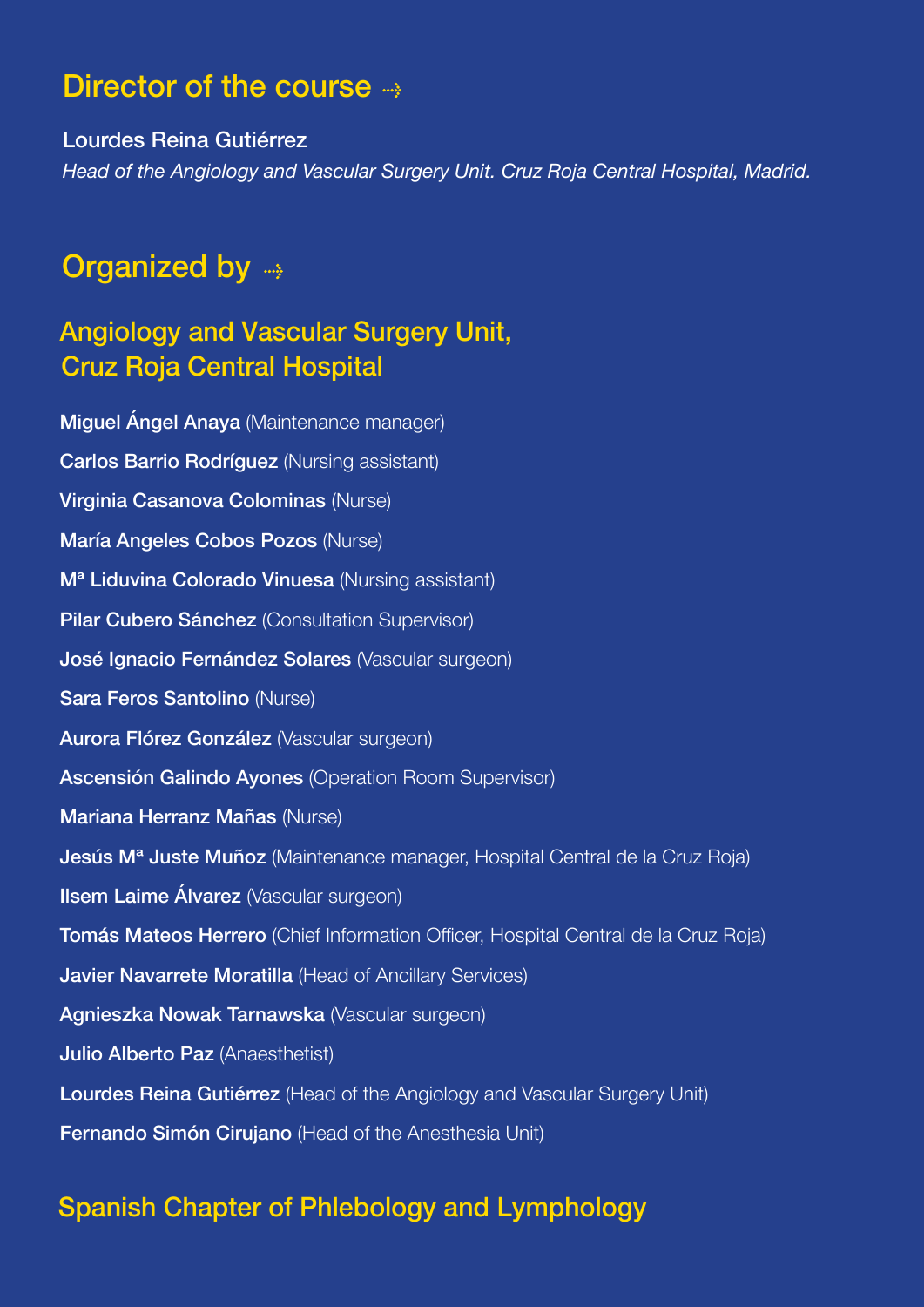# Scientific direction -

Carlos Barrio Rodríguez José Ignacio Fernández Solares Aurora Flórez González Jean-Luc Gerard Claudine Hamel-Desnos

Lowell Kanbnick Javier Leal Monedero Agnieszka Nowak Tarnawska Javier Pérez Monreal Lourdes Reina Gutiérrez

## Participants --

Carlos Barrio Rodríguez *Angiology and Vascular Surgery. Hospital Central de la Cruz Roja, Madrid.*

José Ignacio Fernández Solares *Angiology and Vascular Surgery. Hospital Central de la Cruz Roja, Madrid*

Aurora Flórez González *Angiology and Vascular Surgery. Hospital Central de la Cruz Roja, Madrid.*

Jean-Luc Gerard *MD, Vascular Physician, in Paris. Member of the Board of the French Society of Phlebology.*

Claudine Hamel-Desnos *Vascular Medicine. University Hospital of Caen, France. President of the French Society of Phlebology.*

Ilsem Laime Álvarez *Angiology and Vascular Surgery. Hospital Central de la Cruz Roja, Madrid.* Javier Leal Monedero *Team leader of the Angiology and Vascular Surgery Unit. Hospital Ruber Internacional Madrid.* 

Lowell S. Kabnick *Vascular Surgery. Morristown Medical Center. NJ, EE.UU.*

Agnieszka Nowak Tarnawska *Angiology and Vascular Surgery. Hospital Central de la Cruz Roja, Madrid.*

Javier Pérez Monreal *Vascular Medicine. Hospital de día Quirón, Zaragoza. Hospital MAZ, Zaragoza.*

Ángel Sánchez Guerrero *Section of Interventional Vascular Radiology. Hospital Univ. 12 de Octubre, Madrid.*

Santiago Zubicoa Ezpeleta *Head of the Endovascular Therapeutic Unit. Hospital Ruber Internacional Madrid.*